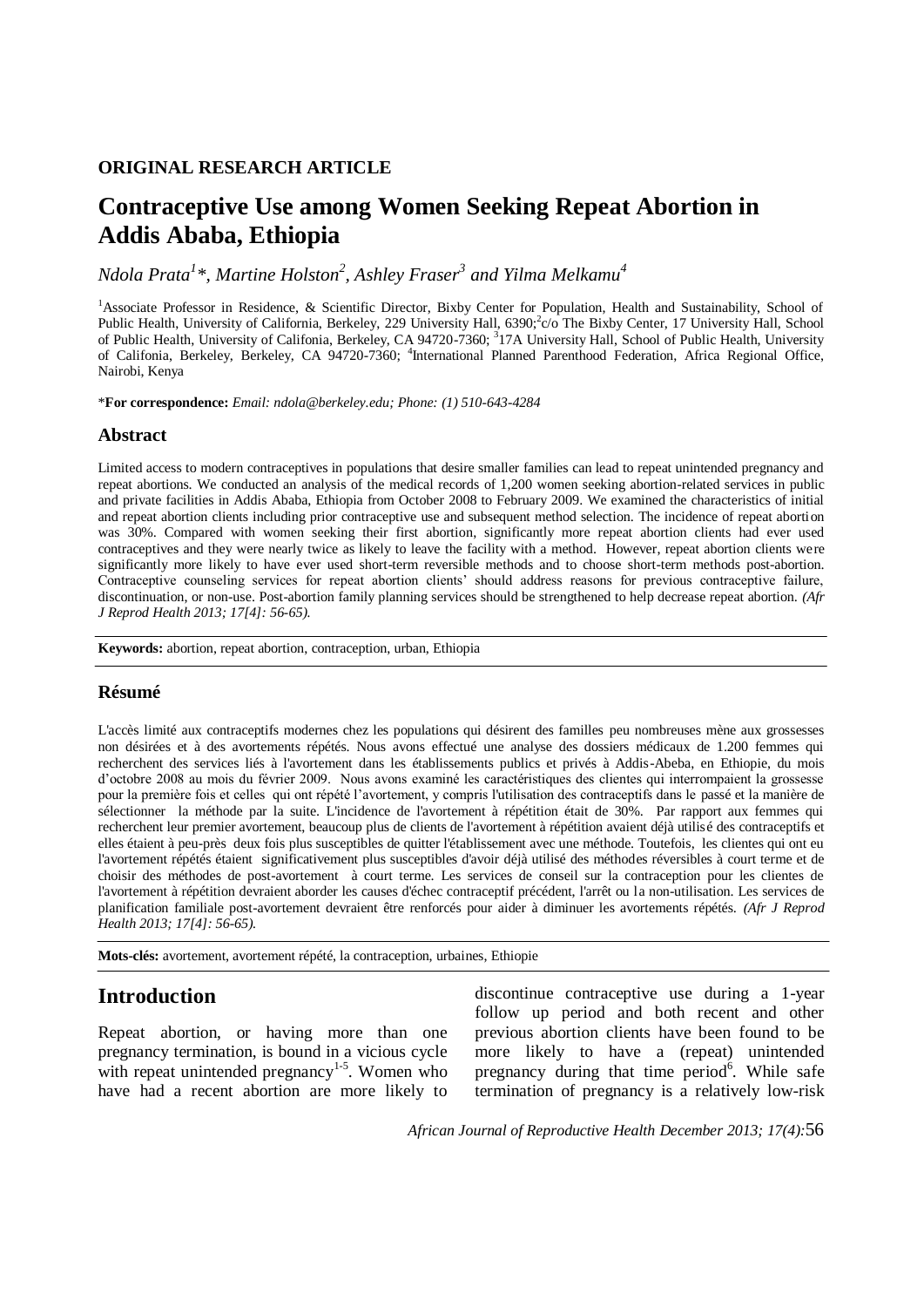procedure<sup>7</sup>[,](#page-8-2) repeated terminations have been associated with numerous adverse sequelae (e.g. ectopic pregnancy, placenta previa, fetal loss, preterm delivery, and potentially lower fertility, and breast cancer) $8.9$  $8.9$ , thus avoiding repeated unintended pregnancy and associated repeat abortions is the ultimate  $\text{goal}^{10}$  $\text{goal}^{10}$  $\text{goal}^{10}$ . Limited access to effective contraception in populations that desire smaller families often leads to increased reliance on abortion to help control fertility<sup>[11](#page-8-6)</sup>. Anecdotal reports and qualitative research have documented concerns among providers about repeat abortion in the wake of legalization of abortion in the US and more recently in South Africa and Nepal<sup>[12-15](#page-8-7)</sup>. Some of the increases in repeat abortion are due to changes in the population at risk as access to pregnancy terminations has become more  $a$ vailable $^{11,15,16}$  $^{11,15,16}$  $^{11,15,16}$  $^{11,15,16}$  $^{11,15,16}$ . Repeat abortions incidence varies considerably by country but is generally quite common in high-resource settings where more reliable data is available $9.17$  $9.17$ . According to recent findings, the level of repeat abortions in Europe, Canada and the US ranges from 22% and  $50\%$ <sup>5,[17-](#page-8-10)</sup> <sup>[22](#page-8-10)</sup>. A recent analysis of national data from Britain found that a third of women who reported having had an abortion also had a subsequent abortion<sup>[23](#page-8-11)</sup>. However, since abortion also is notoriously underreported for a variety of reasons including social sigma<sup>[24](#page-8-12)</sup>, repeat abortion may be as well, perhaps even more so<sup>[4,](#page-8-13)[25-27](#page-8-14)</sup>. Furthermore, there is no standard definition of repeat abortion; some studies count more than one abortion ever, others focused on multiple abortions within shorter intervals<sup>[4,](#page-8-13)[25,](#page-8-14)[28-30](#page-8-15)</sup>. A seminal 1984 Canadian study found more similarities than differences among first-time and repeat abortion clients<sup>[31](#page-8-16)</sup>. More recent research has identified an array of potential risk factors for repeat abortion including: age; socioeconomic status; parity; education; foreign origin; race; smoking; alcohol/drug abuse; physical abuse or violence; early sexual debut; previous contraceptive use; and type of contraceptives used $4,9,10,17,22,23,32-35$  $4,9,10,17,22,23,32-35$  $4,9,10,17,22,23,32-35$  $4,9,10,17,22,23,32-35$  $4,9,10,17,22,23,32-35$  $4,9,10,17,22,23,32-35$  $4,9,10,17,22,23,32-35$ . Some of these characteristics were significant predictors in some studies but not others. Although still poorly understood, risk factors for repeat abortion likely vary in different countrie[s](#page-8-4)<sup>9</sup>.

Less is known about the women who require repeat abortion services in low-resource settings.

### *Prata et al.* Abortion and Contraceptive Use in Addis

Some of the available data from Africa is dated and/or of limited generalizability. In Vietnam, Huong et al found that more than 70% of women presenting for pregnancy termination at a hospital in the capital city had sought at least one prior abortion; education and economic status were not associated with repeat abortion but prior contraceptive use was<sup>[36](#page-9-1)</sup>. Elsewhere in Asia, repeat abortion incidence ranged from  $29-46\%^{37-39}$  $29-46\%^{37-39}$  $29-46\%^{37-39}$ . Following the legalization of abortion, a study of risk for repeat termination in Nepal found that nearly a third of surveyed women were seeking a repeat abortion. The study also found that significantly more repeat abortion seekers "would consider having another abortion in the future" compared with those seeking abortion for the first time (49% vs.  $37\%$ )<sup>[39](#page-9-3)</sup>. In addition, women who did not intend to have another child in the future were twice as likely to have a repeat abortion as those who intended to do so. In a study of abortion and contraception conducted in Ivory Coast in the late 1990s, the repeat abortion incidence among multi-gravid women was 18%<sup>[40](#page-9-4)</sup>. "Research from Zimbabwe reported a 1-year incidence of repeat abortion among women who both expressed a need for family planning and attended follow up appointments of between 2.5% and 5.3[%41.](#page-9-5) A 2002 study of women seeking (i.e., wanted to avoid pregnancy for at least the next 2 years) and attended follow up appointments of between 2.5% and  $5.3\%$ <sup>41</sup>." care for complications of unsafe abortion in Ghana found that more than 22% were presenting for their second abortion and 14% for a higher order abortion<sup>[42](#page-9-6)</sup>.

*African Journal of Reproductive Health December 2013; 17(4):*57 Total fertility rate (TFR) in Ethiopia has been declining but remained high at 4.8 children per woman in 2011; more than a quarter (28%) of recent births and current pregnancies were reported mistimed or unwanted<sup>[43](#page-9-7)</sup>. Modern contraceptive prevalence among married women was 29% but the 1-year discontinuation rate was 37%. In addition, a quarter of married women  $(25%)$  have an unmet need for family planning<sup>[43](#page-9-7)</sup>. In stark contrast, the TFR in the capitol city, Addis Ababa, is 1.5 children per woman, well below replacement fertility and approaching the city's estimated total wanted fertility rate of  $1.3^{43,44}$  $1.3^{43,44}$  $1.3^{43,44}$  $1.3^{43,44}$ . Contraceptive prevalence in Addis Ababa is 63%, more than twice the national average with about a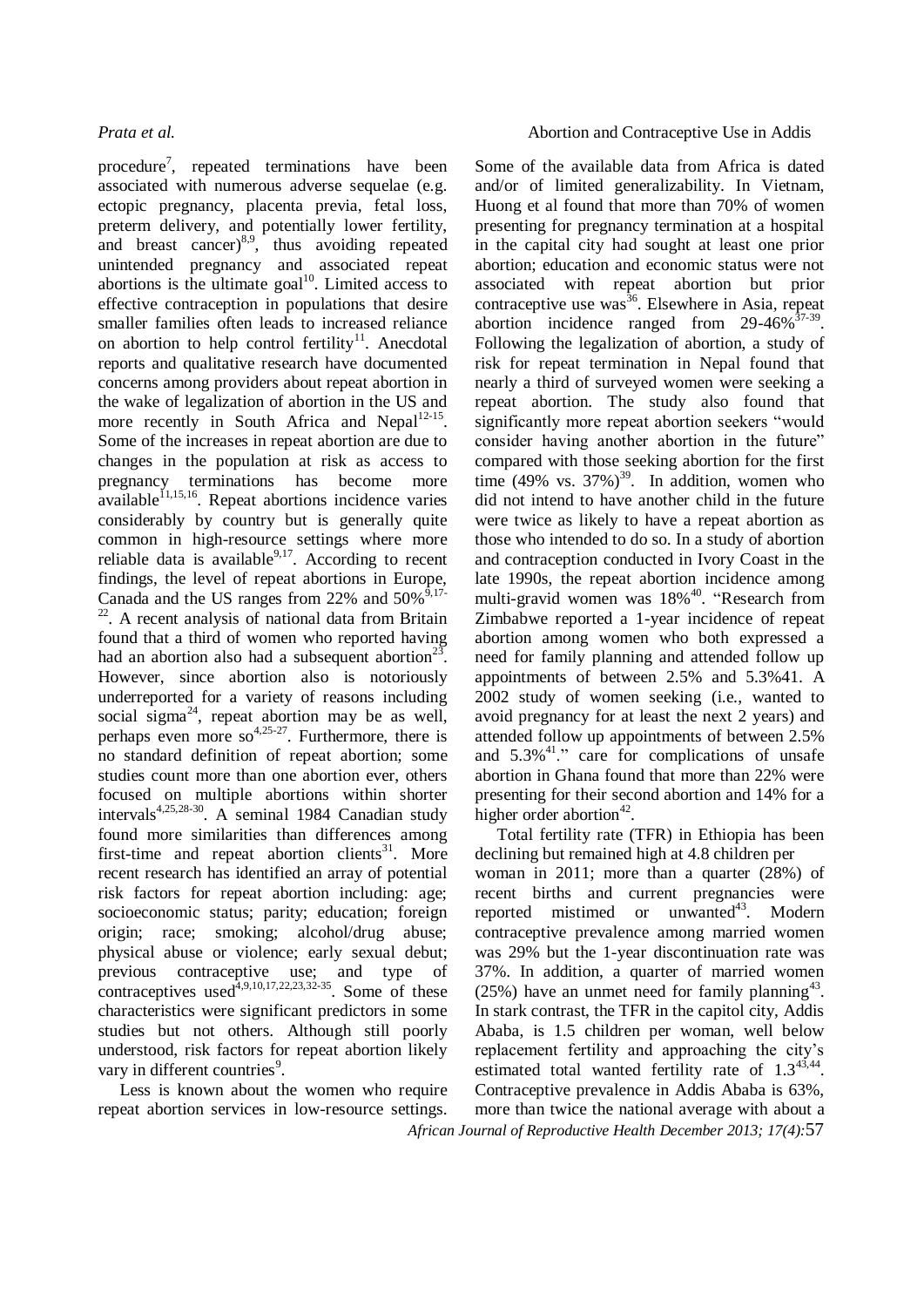tenth (11%) of married women reporting an unmet need for family planning<sup>[43](#page-9-7)</sup>. While contraceptive prevalence is high in Addis Ababa, the estimated abortion incidence is also high at 49 per 1000 women of reproductive age (WRA) compared to 23 per  $1000$  WRA in the country<sup>[45](#page-9-9)</sup>. Abortion contributes to Ethiopia's fertility decline and the decriminalization of the country's penal code in 2005, which broadened the circumstances under which abortion is permitted, is likely to be playing an even greater role particularly in Addis Ababa<sup>4</sup> <sup>46</sup>. Unlike in other African countries, the conscientious objection of providers does not seem to be a major barrier to service delivery<sup>[47](#page-9-10)</sup>. At the same time, abortion continues to contribute to Ethiopia's high maternal mortality rate (590 maternal deaths per 1000 live births in  $2008)^{48,49}$  $2008)^{48,49}$  $2008)^{48,49}$  $2008)^{48,49}$ . It is estimated that only 27% of abortions in the country were safe procedures<sup>[45](#page-9-9)</sup> and according to global estimates, unsafe abortions account for 13% of maternal mortality worldwide<sup>[49,](#page-9-12)[50](#page-9-13)</sup>. A study of unwanted pregnancy in rural Tigray, Ethiopia did not report repeat abortion rates but noted that "[a] significant number of patients reported a previous history of induced abortion<sup> $n^{51}$  $n^{51}$  $n^{51}$ </sup>. A nationally representative study of post-abortion complications in Ethiopia found a repeat abortion incidence of 35% among women seeking post-abortion care<sup>[52](#page-9-15)</sup>. Other estimates from Ethiopia determined that more than a third of women presenting for induced abortion (35%) had had a previous termination, as did more than a quarter  $(27%)$  of post-abortion care (PAC) clients<sup>[53](#page-9-16)</sup>. In addition to the morbidity and mortality risks associated with repeat abortion, post-abortion care represents the lion's share of abortion-related costs in Ethiopia and creates a substantial drain on scarce resources<sup>[54](#page-9-17)</sup>.

A recent study by Prata et al identified factors associated with post-abortion method choice among women seeking abortion-related care in Addis Ababa since the legal reforms<sup>[55](#page-9-18)</sup>. Briefly, among other significant factors such as age, occupation, type of clinic, education, and number of living children, the number of previous abortions was significantly associated with increased odds of adopting any method postabortion but decreased odds of adopting a longterm one." The characteristics of women

presenting for abortion-related care who have had a previous abortion might point to risk factors and interventions to interrupt the cycle of repeat abortion. This paper uses the same data to examine the socio-demographic characteristics and patterns of contraceptive use of women seeking care for initial and repeat abortions in Addis Ababa, Ethiopia.

## **Methods**

We analyzed 1,200 records of women seeking abortion-related services (safe termination and treatment for incomplete abortion) using data collected prospectively from October 2008 to February 2009 in four public and three private health facilities in Addis Ababa. Data regarding socio-demographic characteristics, reproductive and contraceptive history, and post-abortion contraception were extracted from client records. Any women using abortion-related services for a second or higher order procedure was considered to be a "repeat abortion" client. Bivariate analyses were conducted on socio-demographic characteristics and reproductive and contraceptive history by first vs. repeat abortion. Chi-square test or t-test for comparison of two proportions were estimated and significance was established at pvalue of <0.05. We used multiple logistic regression analysis to assess the likelihood of repeat abortion among the study population. We also stratified the study population according to last contraceptive method used prior to current procedure were grouped into three categories: i) none/never used a method; ii) ever used short-term reversible (pills, condoms, emergency contraception) and; iii) ever used longer term reversible (injectables, implants, intrauterine devices)." Interaction terms were tested but deemed non-significant so they were not included in the final model.

Ethical review was provided by the Committee for the Protection of Human Subjects at the University of California, Berkeley (#2008-9-56).

## **Results**

*African Journal of Reproductive Health December 2013; 17(4):*58 Of the 1,200 women included in the sample, nearly one third (30%) sought a repeat abortion.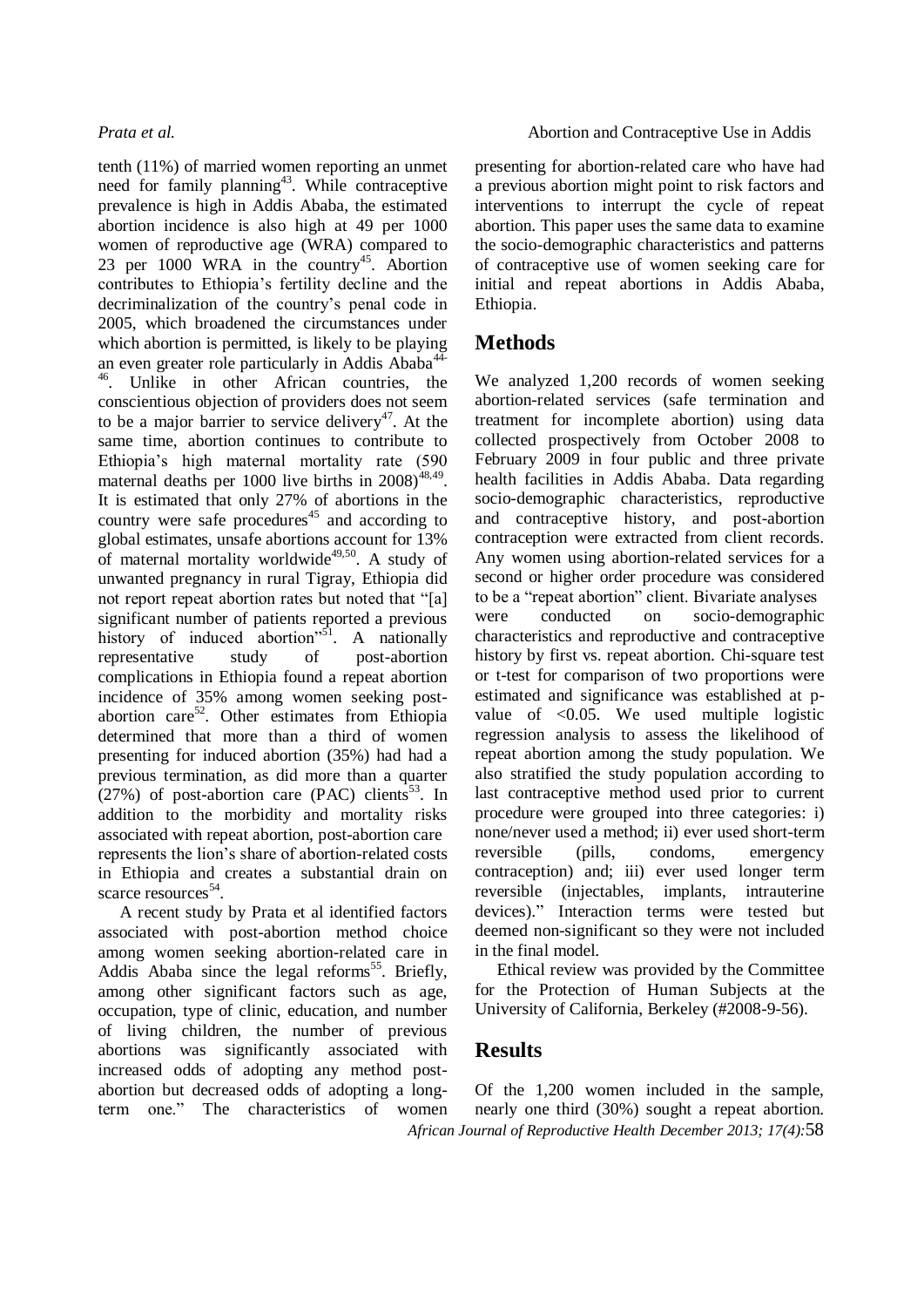### *Prata et al.* Abortion and Contraceptive Use in Addis

The sample characteristics are provided in Table 1. Compared to women seeking first abortion, women seeking repeat abortion were more likely to be older  $(26 \text{ vs. } 25 \text{ years old}; p \lt 0.001)$ . The distribution of women seeking first and repeat abortion was similar in marital status and education. Students were more likely to be seeking first abortion than repeat abortion but no other statistically significant differences in occupation were observed.

**Table 1:** Socio-demographic characteristics of women seeking abortion-related services by first vs. repeat abortion

|                                    | <b>Total</b><br>$\frac{0}{0}$ | <b>First Abortion</b><br>$\frac{0}{0}$ | <b>Repeat Abortion</b><br>$\%$ | p-value for $\chi^2$ or t-test |
|------------------------------------|-------------------------------|----------------------------------------|--------------------------------|--------------------------------|
| Total $(\%)$                       | $N=1200(100\%)$               | $n=837(69.8\%)$                        | $n=363(30.3%)$                 |                                |
| Age (years)                        |                               |                                        |                                | 0.000                          |
| Mean age $(\pm SD)$                | 25.1 (4.4)                    | 24.7(4.3)                              | 26.1 (4.6)                     | < 0.001                        |
| $15 - 19$                          | 7.3                           | 9.1                                    | 3.3                            | < 0.001                        |
| $20 - 24$                          | 41.0                          | 42.4                                   | 37.7                           | 0.1308                         |
| $25 - 29$                          | 37.8                          | 37.2                                   | 39.4                           | 0.4633                         |
| $30 - 34$                          | 9.3                           | 8.4                                    | 11.6                           | 0.0795                         |
| $35 - 44$                          | 4.5                           | 3.0                                    | 8.0                            | 0.0001                         |
| <b>Marital Status</b>              |                               |                                        |                                | 0.0400                         |
| Single (never married)             | 53.5                          | 55.9                                   | 47.9                           | 0.0109                         |
| <b>Ever Married</b>                | 46.5                          | 44.1                                   | 52.1                           | 0.0107                         |
| <b>Current Residence</b>           |                               |                                        |                                | 0.0020                         |
| Addis Ababa                        | 91.3                          | 89.5                                   | 95.3                           | 0.0010                         |
| Outside Addis Ababa                | 7.4                           | 9.2                                    | 3.3                            | 0.0003                         |
| Abroad                             | 1.3                           | 1.3                                    | 1.4                            | 0.9302                         |
| <b>Education</b>                   |                               |                                        |                                | 0.1120                         |
| No Education                       | 7.9                           | 8.4                                    | 6.9                            | 0.3847                         |
| Primary                            | 16.9                          | 18.3                                   | 13.8                           | 0.0559                         |
| Secondary                          | 51.8                          | 49.5                                   | 57.3                           | 0.0125                         |
| Above Secondary                    | 23.3                          | 23.8                                   | 22.0                           | 0.5134                         |
| Occupation                         |                               |                                        |                                | 0.0020                         |
| Housewife/unemployed               | 27.9                          | 28.4                                   | 26.7                           | 0.5438                         |
| Student                            | 15.6                          | 18.0                                   | 9.9                            | 0.0004                         |
| Professional/Clerical/Sales        | 35.8                          | 34.0                                   | 39.7                           | 0.0516                         |
| Hospitality/Housework <sup>a</sup> | 20.8                          | 19.5                                   | 23.7                           | 0.1198                         |

<sup>a</sup>Includes hostess, cleaner, waitress, housemaid, commercial sex worker, and cook

### **Table 2:** Reproductive history

|                                                   | <b>Total</b><br>$\frac{6}{9}$ | <b>First Abortion</b><br>$\frac{0}{0}$ | <b>Repeat Abortion</b><br>$\frac{6}{9}$ | p-value for<br>or t-test |
|---------------------------------------------------|-------------------------------|----------------------------------------|-----------------------------------------|--------------------------|
| Total $(\% )$                                     | $N=1200(100\%)$               | $n=837(69.8\%)$                        | $n=363(30.3\%)$                         |                          |
| Mean gravity $(+ SD)$                             | 2.2(1.4)                      | 1.8(1.3)                               | 3.0(1.3)                                | < 0.001                  |
| <b>Mean parity</b> $(\pm SD)$                     | 0.8(1.2)                      | 0.8(1.3)                               | 0.7(1.1)                                | 0.6052                   |
| Mean number of living children $(+$ SD)           | 0.7(1.2)                      | 0.8(1.2)                               | 0.7(1.0)                                | 0.5483                   |
| Mean number of previous abortions $(+ SD)$        | ---                           | $---$                                  | 1.3(0.7)                                | ---                      |
| Ever use of contraceptives                        | 56.6                          | 51.1                                   | 69.2                                    | < 0.001                  |
| Last contraceptive method used (grouped by type)  |                               |                                        |                                         | < 0.001                  |
| None                                              | 43.4                          | 48.9                                   | 30.9                                    | < 0.001                  |
| Short-term reversible modern methods <sup>a</sup> | 34.6                          | 29.0                                   | 47.4                                    | >0.001                   |
| Long-term reversible modern methods <sup>b</sup>  | 20.4                          | 20.9                                   | 19.3                                    | 0.5218                   |
| Traditional/non-modern method                     | 1.6                           | 1.2                                    | 2.5                                     | 0.1017                   |

<sup>a</sup>Pills, condoms, emergency contraception

<sup>b</sup>Injectable, implant, intrauterine device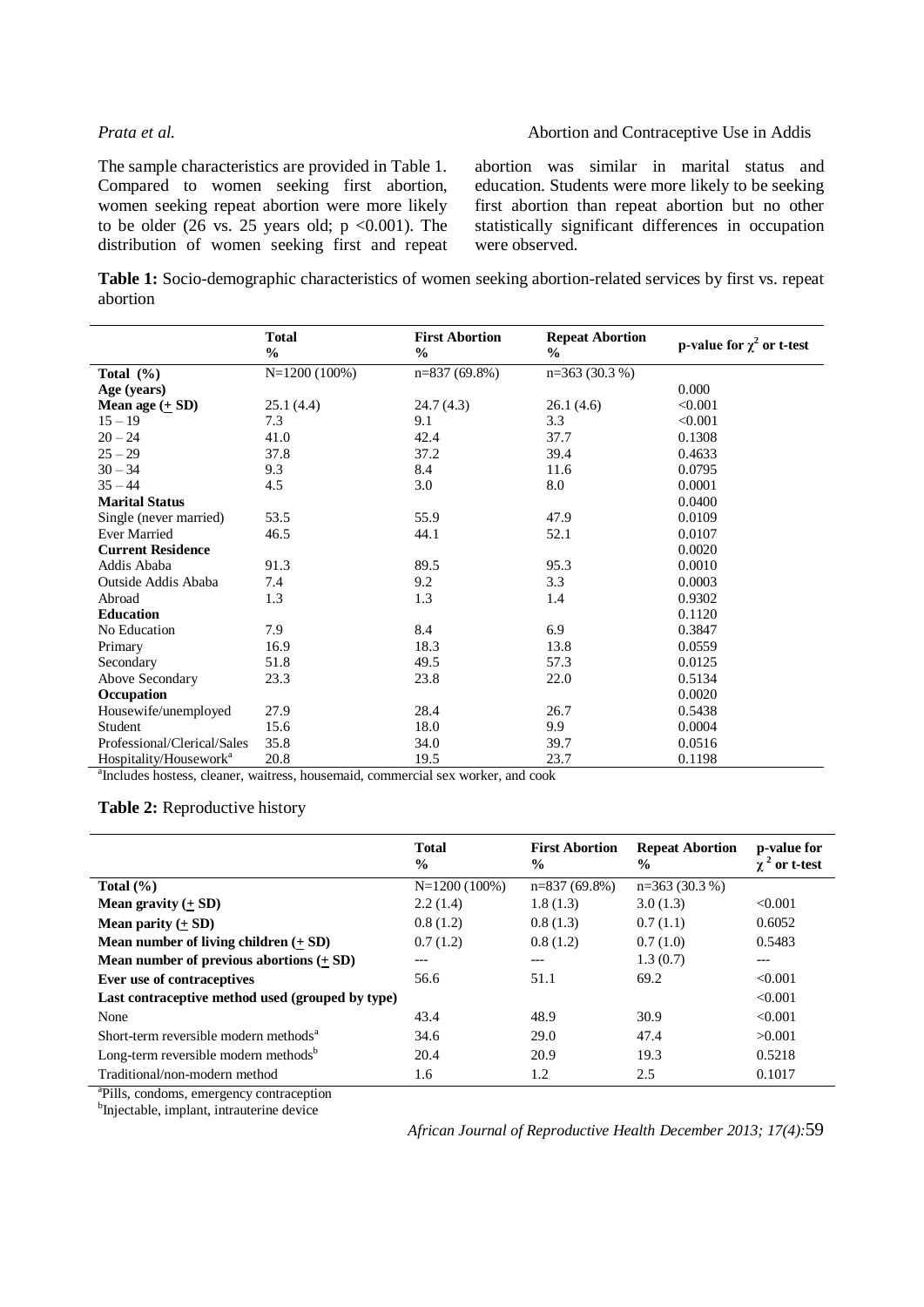As shown in Table 2, women seeking repeat abortion reported higher number of pregnancies (mean of 3 pregnancies) than women seeking first abortion (mean of 1.8 pregnancies) but parity was similar owing to a mean of 1.3 previous abortions among women seeking repeat abortion. Repeat abortion patients were more likely to have ever used contraceptives than first abortion patients (69% vs. 51%,  $p<0.001$ ). However, repeat abortion clients were also more likely to have ever used a short-term or coital dependent method (e.g. pills and condoms etc.)  $(47\% \text{ vs. } 29\%, \text{ p} < 0.001)$ .

Table 3 shows that most women sought safe termination (as opposed to treatment of incomplete abortion) with no significant differences in types of services sought between first and repeat abortion clients. Based on mean gestational age at

### *Prata et al.* Abortion and Contraceptive Use in Addis

presentation, as determined by uterine size, there was no difference in timing of abortion visit between first-time and repeat abortion clients. Although not statistically significantly different, post-abortion contraceptives were provided to 76% of women seeking first-time abortion and 81% of women seeking repeat abortion. Yet women seeking repeat abortion were significantly more likely to leave the facility with a short-term method at the time of abortion service (56% vs. 48%,  $p = 0.0164$ ) than first-time clients. The same distribution shows that repeat abortion clients were significantly less likely to leave the facility with a longer acting contraceptive method than their firsttime abortion counterparts (20% vs. 26%,  $p =$ 0.0397).

| Table 3: Service Provision and Post-abortion Contraception Provision |  |
|----------------------------------------------------------------------|--|
|----------------------------------------------------------------------|--|

|                                                   | <b>Total</b><br>$\frac{0}{0}$ | <b>First Abortion</b><br>$\frac{6}{9}$ | <b>Repeat Abortion</b><br>$\frac{6}{9}$ | p-value for $\chi^2$<br>or t-test |
|---------------------------------------------------|-------------------------------|----------------------------------------|-----------------------------------------|-----------------------------------|
| Total $(\% )$                                     | $N=1200(100\%)$               | $n=837(69.8\%)$                        | $n=363(30.3%)$                          |                                   |
| <b>Type of service provided</b>                   |                               |                                        |                                         |                                   |
| Safe termination                                  | 82.2                          | 82.4                                   | 81.5                                    | 0.1383                            |
| Treatment of incomplete abortion                  | 17.8                          | 17.6                                   | 18.5                                    |                                   |
| <b>Uterine size/Gestational age (weeks)</b>       |                               |                                        |                                         |                                   |
| Mean # of weeks                                   | 3.2                           | 3.2                                    | 3.1                                     | 0.3913                            |
| $4 - 9$                                           | 68.1                          | 67.0                                   | 70.5                                    | 0.3320                            |
| $10 - 12$                                         | 23.4                          | 24.6                                   | 20.7                                    |                                   |
| $13 - 27$                                         | 8.5                           | 8.4                                    | 8.8                                     |                                   |
| Post-abortion contraceptive method provided       | 77.7                          | 76.2                                   | 81.0                                    | 0.0690                            |
| Type of contraceptive provided (grouped by type)  |                               |                                        |                                         | 0.0010                            |
| None                                              | 22.3                          | 23.8                                   | 19.0                                    | 0.0687                            |
| Short-term reversible modern methods <sup>a</sup> | 50.7                          | 48.4                                   | 55.9                                    | 0.0164                            |
| Long-term reversible modern methods <sup>b</sup>  | 24.3                          | 25.9                                   | 20.4                                    | 0.0397                            |
| Other                                             | 2.8                           | 1.9                                    | 4.7                                     | 0.0070                            |

<sup>a</sup>Pills, condoms, emergency contraception

<sup>b</sup>Injectable, implant, intrauterine device

As shown in Table 4, after controlling for socio-demographic characteristics, the type of contraceptive method used last was a significant predictor of repeat abortion, with women who last used short-term methods facing twice the odds (p<0.001) of having a repeat abortion compared to those who had never used contraceptives. In multiple logistic regression analysis, the odds of repeat abortion tripled  $(p<0.001)$  with increasing number of pregnancies and was 1.8 times greater (p<0.05) for single (never married) women compared to ever married women. Age exerted an

*African Journal of Reproductive Health December 2013; 17(4):*60 effect on repeat abortion risk, such that women faced a  $10\%$  (p<0.001) greater risk of repeat abortion for every 1 year increase in age. Education significantly increased the adjusted odds of repeat abortion. Primary education more than doubled  $(p<0.05)$  and higher education more than quadrupled  $(p<0.001)$  the risk of repeat abortion compared to women with no education. Adjusted odds of repeat abortion also varied significantly according to occupation/employment status, with professional/clerical and hospitality workers facing slightly greater odds of repeat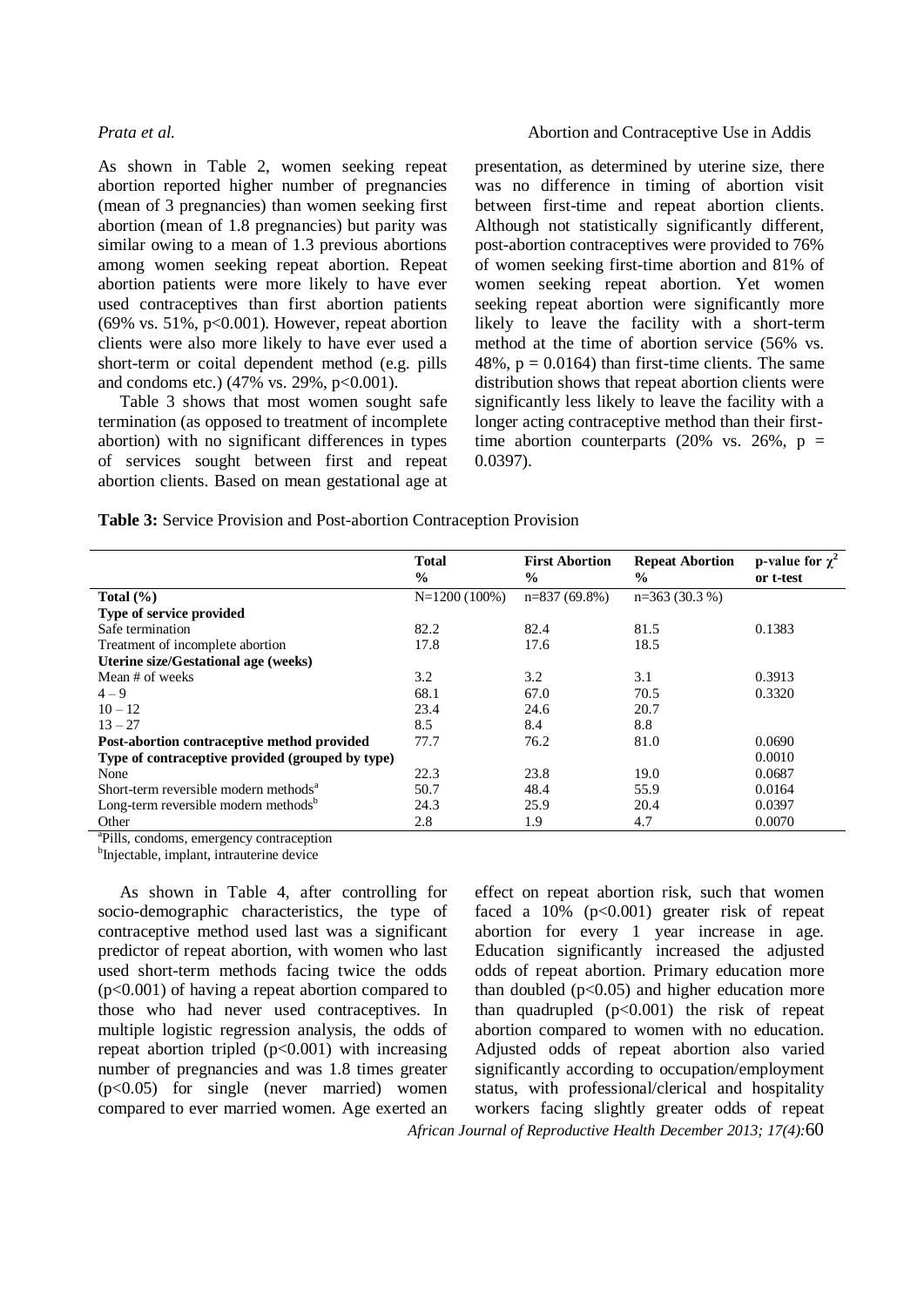### *Prata et al.* Abortion and Contraceptive Use in Addis

abortion than unemployed women  $(OR = 1.5,$  $p < 0.001$  and OR = 1.7,  $p < 0.001$ , respectively). Overall, repeat abortion patients had twice the odds of receiving a contraceptive method at the time of abortion service compared to first-time abortion patients (adjusted  $OR = 1.9$ , 95% CI 1.4-2.5) (data not shown).

**Table 4:** Multiple logistic regression models, of the odd s of repeat abortion to socio-demographic characteristics and stratified by last contraceptive method used

|                                       | Model $1 -$ Socio-<br>demographic<br>characteristics | <b>Model 2 – None</b>                        | Model 3 - short-term  | Model<br>Long-<br>4<br>$\overline{\phantom{a}}$<br>term |
|---------------------------------------|------------------------------------------------------|----------------------------------------------|-----------------------|---------------------------------------------------------|
| <b>Last Contraceptive Method Used</b> |                                                      | Stratified by Last Contraceptive Method Used |                       |                                                         |
| None                                  |                                                      |                                              |                       |                                                         |
| Short-term reversible                 | $2.12(1.52, 2.95)$ **                                |                                              |                       |                                                         |
| Longer-term reversible                | 0.72(0.47, 1.11)                                     |                                              |                       |                                                         |
| Traditional/non-modern                | 1.26(0.42, 3.75)                                     |                                              |                       |                                                         |
| Gravida (number)                      | $3.15(2.67, 3.77)$ **                                | $2.46(1.88, 3.23)$ **                        | $3.78(2.94, 4.86)$ ** | $2.48(1.76, 3.50)$ **                                   |
| Age (years)                           | $0.89(0.85, 0.93)$ **                                | $0.92(0.85, 1.00)$ *                         | $0.86(0.81, 0.92)$ ** | $0.87(0.78, 0.98)^*$                                    |
| <b>Marital Status</b>                 |                                                      |                                              |                       |                                                         |
| Single                                | $1.78(1.21, 2.62)^*$                                 | $0.40(0.21, 0.76)^*$                         | $5.21(3.22, 8.43)$ ** | 2.32(0.99, 5.47)                                        |
| Married/Divorced/Widowed              |                                                      |                                              |                       | $---$                                                   |
| <b>Education</b>                      |                                                      |                                              |                       |                                                         |
| No education                          |                                                      |                                              |                       |                                                         |
| Primary                               | $2.25(1.06, 4.78)^*$                                 | $4.40(1.29, 15.1)^*$                         | 0.79(0.31, 2.02)      | 0.36(0.10, 1.34)                                        |
| Secondary                             | $4.61(2.27, 9.34)$ **                                | $13.1(3.95, 43.7)$ **                        | 1.30(0.55, 3.04)      | 0.77(0.24, 2.46)                                        |
| Above secondary                       | $4.32(2.01, 9.30)$ **                                | $11.0(3.00, 40.6)$ **                        | 1.37(0.54, 3.46)      | 0.52(0.13, 2.01)                                        |
| Occupation                            |                                                      |                                              |                       |                                                         |
| Unemployed/housewife                  |                                                      |                                              |                       |                                                         |
| Student                               | 0.79(0.46, 1.37)                                     | 1.39(0.59, 3.25)                             | 0.70(0.32, 1.54)      | 1.40(0.30, 7.53)                                        |
| Professional/clerical                 | $1.51(1.01, 2.25)^*$                                 | $2.27(1.09, 4.70)$ *                         | 1.51(0.91, 2.51)      | 1.08(0.47, 2.50)                                        |
| Hospitality                           | $1.69(1.09, 2.62)^*$                                 | 1.75(0.78, 3.93)                             | $1.80(1.08, 3.24)^*$  | 1.22(0.48, 3.07)                                        |
| -2Log Likelihood                      | 1160.68                                              | 421.68                                       | 678.8                 | 251.22                                                  |
| <b>Number of observations</b>         | 1200                                                 | 521                                          | 660                   | 245                                                     |
| * $p<0.05$                            |                                                      |                                              |                       |                                                         |

\*\* p<0.001

Multiple logistic regression analysis by last contraceptive method used shows that among women who had never used any method in the past, each pregnancy increased the odds of repeat abortion by 2.5 times  $(p<0.001)$ . Among those who had never used contraception (Table 4/Model 2), the odds of repeat abortion were lower at younger ages  $(OR=0.92, p<0.05)$ . Single (never married) non-users faced lower adjusted odds  $(OR=0.40, p<0.05)$  of repeat abortion than ever married ones. A women's level of education had a significant effect on the odds of repeat abortion among women who did not use contraception, with primary education increasing the odds 4.4 times (p<0.05); secondary education increasing the odds 13.1 times  $(p<0.001)$ ; and above secondary education increasing the odds 11 times  $(p<0.001)$ . In this group of women who did not use

contraception, women with professional/clerical employment had 2.3 greater odds  $(p<0.05)$  of repeat abortion than their unemployed counterparts. Stratified analysis showed different odds of repeat abortion among users of short-term contraceptive methods as well (Model 3). The effect of increasing number of pregnancies in increasing the adjusted odds of repeat abortion was greater for short-term method users (OR=3.8, p<0.001) than for non-users. Younger short-term method users faced lower odds of repeat abortion than older ones (OR=0.86, p<0.001). Furthermore, while single marital status was protective for nonusers, being single (never married) vs. ever married increased the odds of repeat abortion more than 5-fold  $(p<0.001)$  among short-term method users. Short-term method users employed in the hospitality industry faced nearly twice the odds of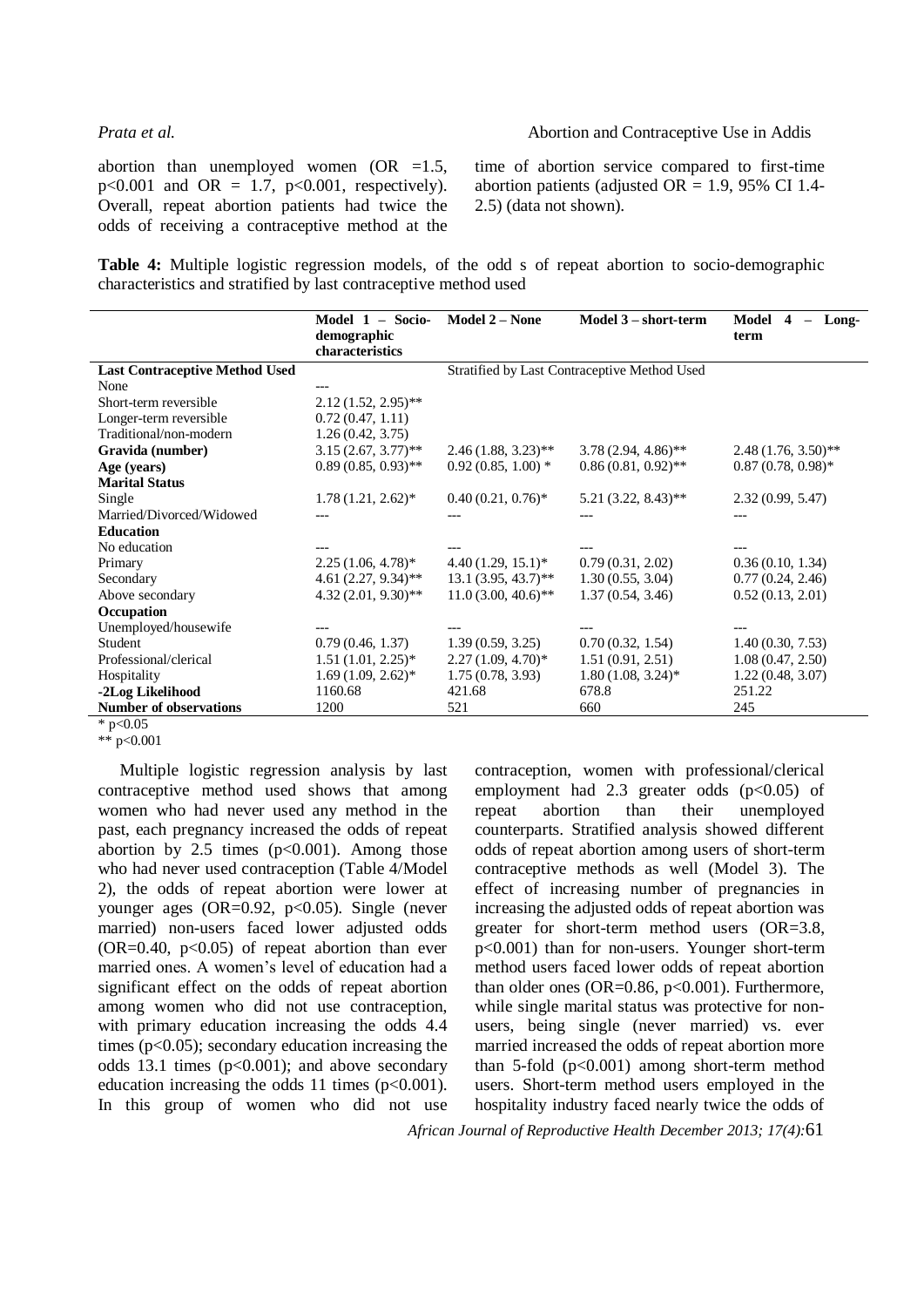repeated abortion  $(p<0.05)$  compare to their unemployed counterparts. Among women who used a long-term method as their last contraceptive method (Model 4), the adjusted odds of repeat abortion increase 2.5 times as gravidity increased (p<0.001). Long-term method users who were younger were at lower risk of repeat abortion than older long-term method users  $(OR=0.87, p<0.05)$ .

## **Discussion**

This study found that 30% of women seeking abortion-related services at urban public and private facilities in Addis Ababa, Ethiopia had had a previous abortion. Women seeking repeat abortion tended to be older than those seeking first-time abortions and the proportion reporting ever use of contraceptives was significantly greater. Age, gravidity, education, being single, being employed in professional/clerical or hospitality work, and use of short-term contraceptives as last method were significantly associated with repeat abortion. Age and gravidity remained significant predictors of repeat abortion across all categories of last method used (shortterm, long-acting, and none). The effect of marital status varied according to the last contraceptive method use category. Education only remained significant for increased risk of repeat abortion among non-contraceptive users but had no effect by type of method last used for both short-term and long-acting contraceptive users. Working in the hospitality industry was a significant predictor of repeat abortion among those who last used a short-term method.

Our findings fall within the range of repeat abortion found in developed countries<sup>[18-20,](#page-8-18)[22](#page-8-17)</sup>. Our results also show a repeat abortion level remarkably similar to the incidence seen in Nepal (32%) where abortion has been legalized in recent years<sup>[39](#page-9-3)</sup>. In Nepal, increasing age, parity and education were all associated with higher odds of having a repeat abortion. However, while we found a difference between first-time and repeat abortion clients in the category of last method used, Thapa et al found no difference between these groups by contraceptive use or specific method $^{39}$  $^{39}$  $^{39}$ . In addition, while repeat abortion clients in Nepal were as likely to adopt a contraceptive method post-abortion as first-time clients, in keeping with the results from our data, they were more likely to choose condoms and less likely to choose injectables. While our sample included both pregnancy terminations and treatment of incomplete abortion clients, similar repeat abortion incidences were reported in samples limited to women presenting with postabortion complications in Ethiopia and Ghana $42,52$  $42,52$ . Some researchers have found older age and higher parity to be associated with repeat abortion but several others have concluded that these associations reflected confounding and/or were an artifact of greater time at risk $10,23,31,36,39$  $10,23,31,36,39$  $10,23,31,36,39$  $10,23,31,36,39$  $10,23,31,36,39$ . Our results differ from a similar study in the Vietnamese capitol which found much higher levels of repeat abortion (70%) and no associations with education $3$ .

Our finding that repeat abortion is associated with use of short-term reversible contraceptive methods is consistent with some of the existing literature<sup>[17,](#page-8-10)[19,](#page-8-19)[32](#page-9-0)</sup>. In contrast, Berger et al<sup>[31](#page-8-16)</sup> found slightly higher contraceptive prevalence among repeat abortion seekers, but no differences between repeat abortion and first-time abortion seekers in type of method used at the time of conception. While our study found no association between repeat abortion and the use of long-term methods as last method, Prager et al found a positive association between injectable contraceptives and repeat abortion that approached significance<sup>[10](#page-8-5)</sup>. Ultimately, the link between abortion and contraceptive use is extremely complex and "paradoxical"<sup>[11,](#page-8-6)[15,](#page-8-8)[16,](#page-8-9)[40](#page-9-4)</sup>. High contraceptive use among repeat abortion clients likely reflects stronger desires to control fertility, more active family planning efforts and persistent difficulties in achieving fertility goals<sup>[17,](#page-8-10)[19,](#page-8-19)[32,](#page-9-0)[36](#page-9-1)</sup>. Ethiopia, and more specifically Addis Ababa, appears to be following a pattern observed in six other countries where contraceptive use and abortion incidence rose simultaneously during a period of fertility transition because increases in contraceptive prevalence were insufficient to meet needs stemming from an increasing desire to limit fertility<sup>[11](#page-8-6)</sup>. In these countries, abortion incidence eventually fell and contraceptive use remained high.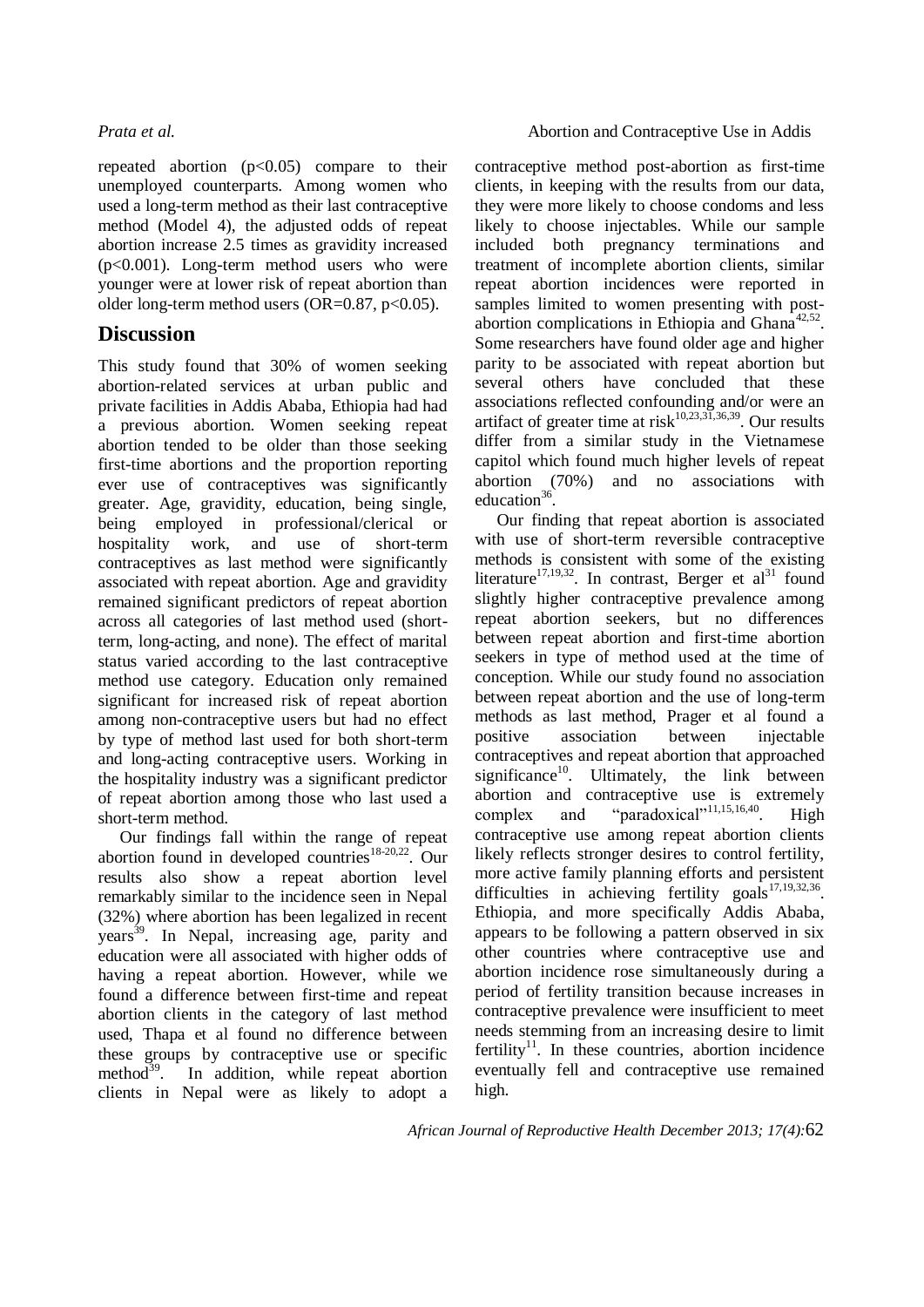A major strength of this study is the prospective enrollment of women resulting in a complete, uninterrupted time series of clients who presented at participating facilities. Our sample size and the number of covariates allowed us to investigate the association between aspects of contraceptive history/socio-demographic factors and repeat abortion. Our study is unique in including women presenting for both induced abortion and treatment of incomplete abortion in a developing country, yielding insights regarding women who have different experiences accessing safe abortion in a very low fertility environment.

Our study also has limitations. We must acknowledge that four years have passed since the data was collected in 2008 & 2009, which could potentially limit their current relevance. However, like other recent reports drawing pertinent lessons from data from the same early post-legal reform period (cf. Abdella 2013 and Vlassoff  $2012$ )<sup>[15,](#page-8-8)[47](#page-9-10)</sup> and pending of more recent comparable data, the findings presented here capture a telling "snapshot", offering a useful benchmark for gauging progress while also providing some insight, which is likely still valid, regarding a "dynamic abortion environment"<sup>[47](#page-9-10)</sup>. The analysis was based on record review relying on the data recorded at the time of service. Recall bias, underreporting or misreporting of abortion, or contraceptive use may have occurred<sup>[26,](#page-8-20)[27](#page-8-21)</sup>." Thus, the actual incidence of repeat abortion may be higher than we found. In addition, the last method used does not necessarily reflect the type of contraceptive used, if any, at the time of the conception leading to the index abortion. Therefore, contraceptive failure cannot be inferred and discontinuation rates are not captured, both of which represent major risk factors for repeated unintended pregnancy and thus abortion<sup>[1,](#page-8-0)[2](#page-8-22)</sup>. Moreover, some studies focus on repeat abortion during a limited follow up period<sup>[28,](#page-8-15)[41](#page-9-5)</sup>. However, typical of many studies of abortion, we captured the occurrence of more than one abortion  $ever<sup>4</sup>$ [,](#page-8-13) but not the interval (i.e. lengthen of time) between the index abortion and any previous one. Consequently, we were not able to distinguish between those seeking immediate repeat abortions from those seeking subsequent abortions at longer intervals (e.g. years apart), even though their

characteristics, contraceptive use patterns and needs might differ in ways that could have important implications for targeting services.

Our study findings are specific to our facilitybased sample in Addis Ababa not necessarily generalizable to the rest of Ethiopia. However, the study may provide insights into the characteristics and contraceptive use patterns of women at risk for repeat abortion in other low fertility, high contraceptive use, low-resource urban settings.

## **Conclusions**

Abortion-related services in urban areas of developing countries should pay special attention to women at higher risk for repeat abortion including single, high gravidity, educated, and working women. It is also important to bear in mind that some of these risk factors for repeat abortion vary according to contraceptive use history (never or ever use of short-term or longterm methods). Contraceptive counseling for repeat abortion clients should address reasons for repeat unintended pregnancy, which might include contraceptive failure, method discontinuation, or non-use. Given that Ethiopia appears to be following one of the classic trajectories involved in continuing fertility transition after the decriminalization of abortion, every effort should be made to support the process by strengthening family planning services, addressing unmet need, preventing unintended pregnancy and interrupting the cycle of repeat abortion.

## **Contributions of authors**

NP conceived and designed the study and conducted data analysis and contributed to the writing of the manuscript; MH analyzed the data; AF contributed to the preparation of the manuscript; YM contributed to the study design and collected the data. All authors approved the manuscript.

## **Acknowledgements**

We would like to thank Dr. Caitlin Gerdts for her invaluable insights on data analysis and earlier iterations of this article. We are also grateful to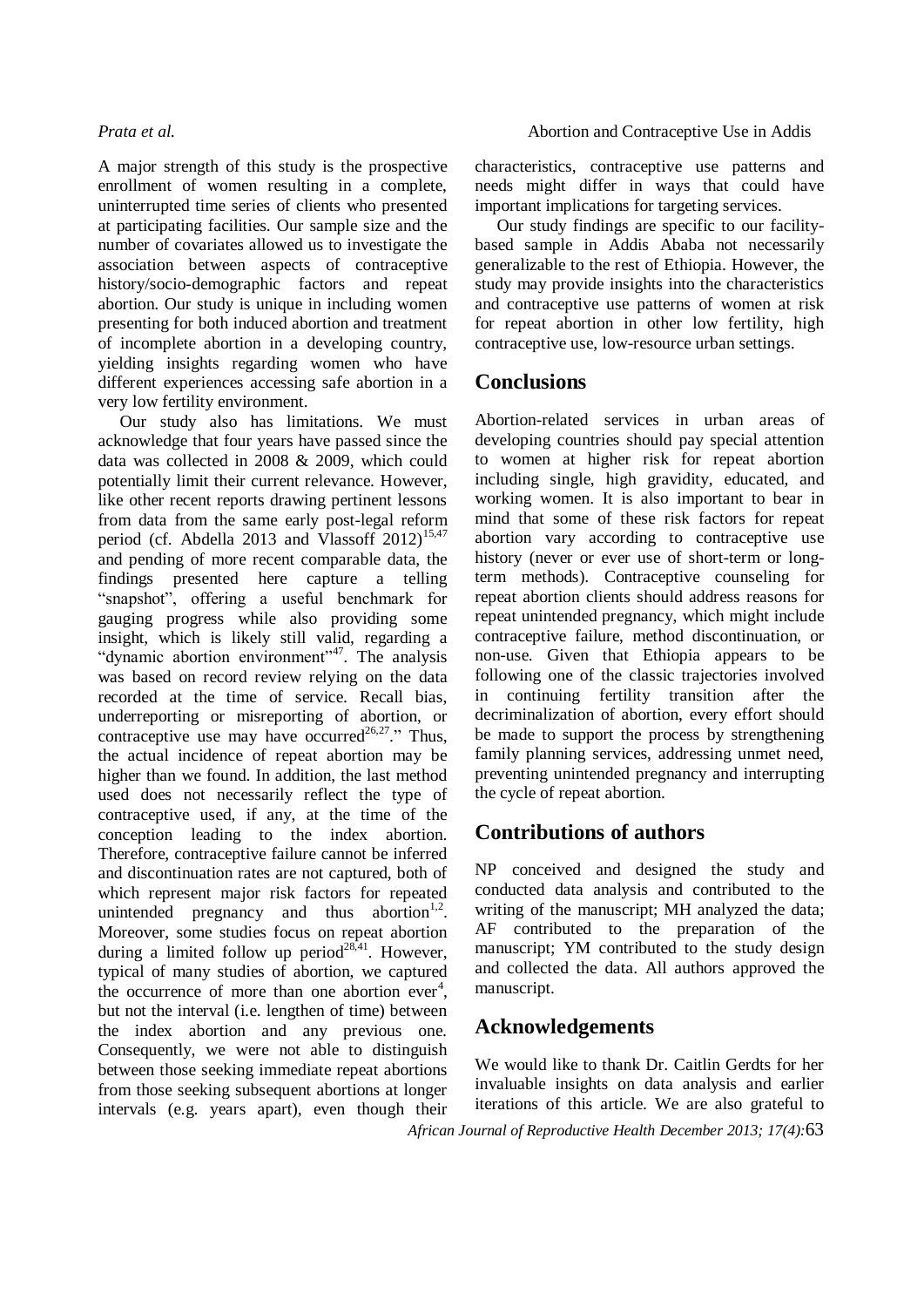Suzanne Bell who provided useful comments and feedback as well.

## **References**

- <span id="page-8-0"></span>1. Curtis S, Evens E, Sambisa W. Contraceptive Discontinuation and Unintended Pregnancy:An Imperfect Relationship. Int Perspect Sex Reprod Health. 2011;37(2):58-66.
- <span id="page-8-22"></span>2. Curtis C, Huber D, Moss-Knight T. Postabortion Family Planning: Addressing the Cycle Of Repeat Unintended Pregnancy and Abortion. Int Perspect Sex Reprod Health. 2010;36(1):44-8.
- 3. Singh S, Sedgh G, Hussain R. Unintended Pregnancy: Worldwide Levels, Trends, and Outcomes. Stud Fam Plann. 2010;41(4):241-50.
- 4. Rowlands S. More than one abortion. J Fam Plann Reprod Health Care. 2007;33(3):155-8.
- 5. Healy J, Otsea K, Benson J. Counting abortions so that abortion counts: Indicators for monitoring the availability and use of abortion care services. Int J Gynaecol Obstet. 2006;95(2):209-20.
- 6. Upadhyay UD, Brown BA, Sokoloff A, Raine TR. Contraceptive discontinuation and repeat unintended pregnancy within 1 year after an abortion. Contraception. 2012;85(1):56-62.
- 7. Raymond EG, Grimes DA. The comparative safety of legal induced abortion and childbirth in the United States. Obstet Gynecol. 2012;119(2, Part 1):215.
- 8. Thorp JM, Hartmann KE, Shadigian E. Long-term physical and psychological health consequences of induced abortion: Review of the evidence. Obstet Gynecol Surv. 2003;58(1):67-79.
- 9. Heikinheimo O, Gissler M, Suhonen S. Age, parity, history of abortion and contraceptive choices affect the risk of repeat abortion. Contraception. 2008;78(2):149-54.
- <span id="page-8-5"></span>10. Prager SW, Steinauer JE, Foster DG, Darney PD, Drey EA. Risk factors for repeat elective abortion. Am J Obstet Gynecol. 2007;197(6).
- 11. Marston C, Cleland J. Relationships between contraception and abortion: A review of the evidence. Int Fam Plan Perspect. 2003;29(1):6-13.
- 12. Harries J, Stinson K, Orner P. Health care providers' attitudes towards termination of pregnancy: A qualitative study in South Africa. BMC Public Health. 2009;9(1):296.
- 13. Möller A, Öfverstedt S, Siwe K. Proud, not yet satisfied: The experiences of abortion service providers in the Kathmandu Valley, Nepal. Sex Reprod Healthc. 2012;3(4):135-40.
- 14. Puri M, Lamichhane P, Harken T, Blum M, Harper CC, Darney PD, Henderson JT. "Sometimes they used to whisper in our ears": health care workers' perceptions of the effects of abortion legalization in Nepal. BMC Public Health. 2012;12(1):297.
- 15. Tietze C. The 'Problem' of Repeat Abortions. Fam Plann Perspect. 1974;6(3):148-50.

### *Prata et al.* Abortion and Contraceptive Use in Addis

- 16. Tietze C, Jain AK. The Mathematics of Repeat Abortion: Explaining the Increase. Stud Fam Plann. 1978;9(12):294-9.
- <span id="page-8-10"></span>17. Fisher WA, Singh SS, Shuper PA, Carey M, Otchet F, Maclean-Brine D, Dal Bello D, Gunter J. Characteristics of women undergoing repeat induced abortion. Can Med Assoc J. 2005;172(5):637-41.
- <span id="page-8-18"></span>18. Yassin A, Cordwell D. Does dedicated pre-abortion contraception counselling help to improve postabortion contraception uptake? J Fam Plann Reprod Health Care. 2005;31(2):115-6.
- <span id="page-8-19"></span>19. Palanivelu LM, Oswal A. Contraceptive practices in women with repeat termination of pregnancies. J Obstet Gynaecol. 2007;27(8):832-4.
- 20. Cohen S. Repeat abortion, repeat unintended pregnancy, repeated and misguided government policies. Guttmacher Policy Review. 2007;10(2):8-12.
- <span id="page-8-13"></span>21. Jones RK, Singh S, Finer LB, Frohwirth LF. Repeat abortion in the United States. Occasional Report. 2009 (29).
- <span id="page-8-17"></span><span id="page-8-1"></span>22. Makenzius M, Tydén T, Darj E, Larsson M. Repeat induced abortion – a matter of individual behaviour or societal factors? A cross-sectional study among Swedish women. The European Journal of Contraception and Reproductive Health Care. 2011;16(5):369-77.
- <span id="page-8-11"></span><span id="page-8-2"></span>23. Stone N, Ingham R. Who presents more than once? Repeat abortion among women in Britain. J Fam Plann Reprod Health Care. 2011;37(4):209-15.
- <span id="page-8-12"></span><span id="page-8-3"></span>24. Shellenberg KM, Moore AM, Bankole A, Juarez F, Omideyi AK, Palomino N, Zeba S, Singh S, Tsui AO. Social stigma and disclosure about induced abortion: results from an exploratory study. Glob Public Health. 2011;6(Suppl. 1):S111-S25.
- <span id="page-8-14"></span><span id="page-8-4"></span>25. Weitz TA, Kimport K. A need to expand our thinking about "repeat" abortions. Contraception. 2012;85(4):408-12.
- <span id="page-8-20"></span>26. Tang M-TC, Weiss NS, Daling JR, Malone KE. Case-Control Differences in the Reliability of Reporting a History of Induced Abortion. Am J Epidemiol. 2000;151(12):1139-43.
- <span id="page-8-21"></span><span id="page-8-6"></span>27. Jagannathan R. Relying on Surveys to Understand Abortion Behavior: Some Cautionary Evidence. American 2001;91(11):1825-31.
- <span id="page-8-15"></span><span id="page-8-7"></span>28. Das S, Adegbenro A, Ray S, Amu O. Repeat abortion: facts and issues. J Fam Plann Reprod Health Care. 2009;35(2):93-5.
- 29. Tornbom M, Moller A. Repeat abortion: a qualitative study. J Psychosomat Obstet Gynecol. 1999;20(1):21- 30. Epub 1999/04/23.
- 30. Madden T, Westhoff C. Rates of Follow-up and Repeat Pregnancy in the 12 Months After First-Trimester Induced Abortion. Obstet Gynecol. 2009;113(3):663- 8.
- <span id="page-8-16"></span><span id="page-8-9"></span><span id="page-8-8"></span>31. Berger C, Gold D, Andres D, Gillett P, Kinch R. Repeat abortion - Is it a problem? Fam Plann Perspect. 1984;16(2):70-5.